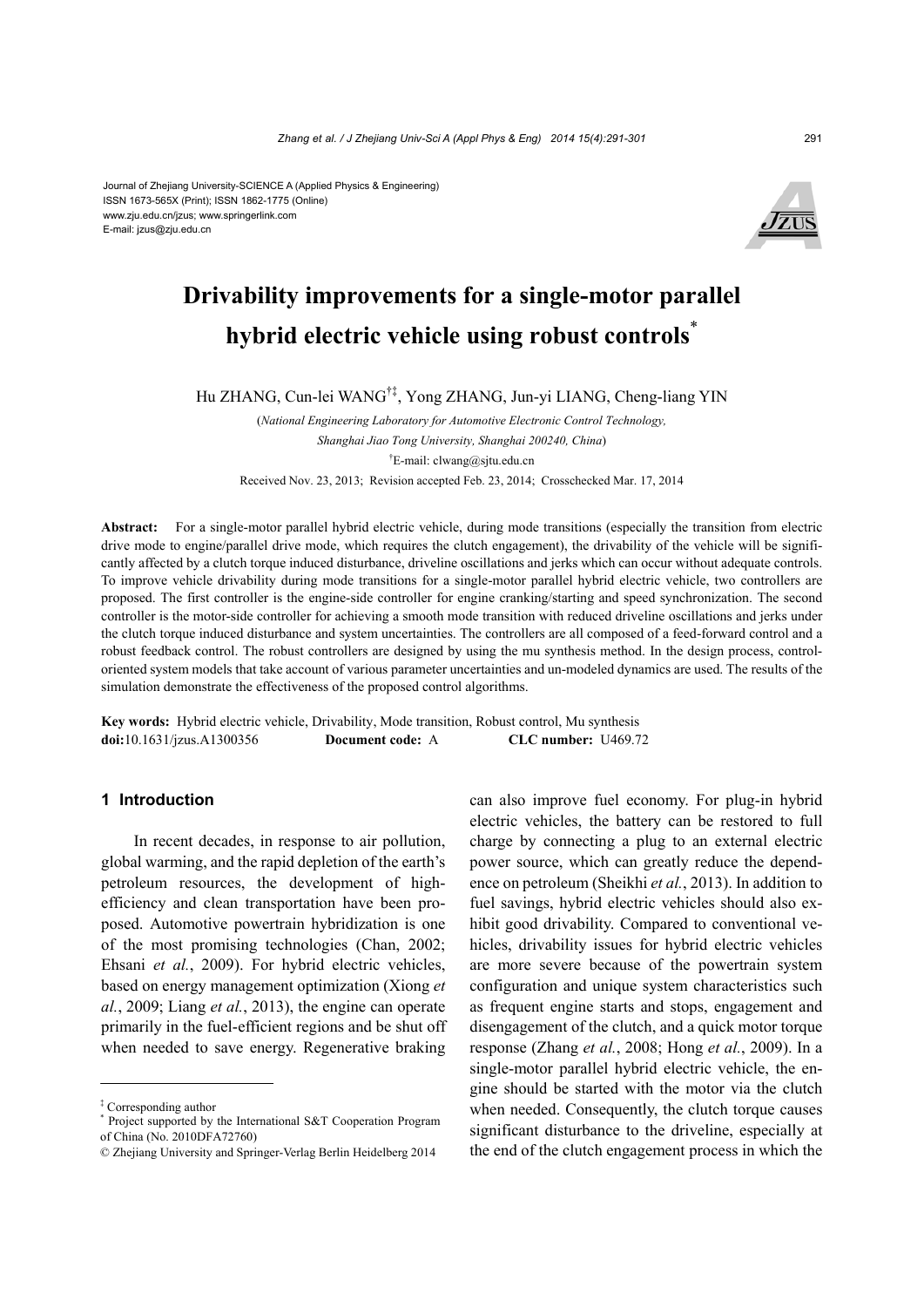clutch lockup causes a step torque disturbance. These disturbances can result in drivability problems including driveline oscillations and jerks which can cause discomfort for the passengers.

Previous studies have been conducted to improve vehicle drivability issues including the damping control of driveline oscillations for conventional vehicles, electric vehicles (EVs) and hybrid electric vehicles (HEVs) and smooth mode transition control for HEVs. In some previous studies, linear quadratic regulator (LQR) and H infinity controllers were proposed to damp driveline oscillations for conventional vehicles (Lefebvre *et al.*, 2003; Templin and Egardt, 2009). Uncertainties in parameters such as vehicle mass were discussed in the design of an H infinity controller. However, the H infinity approach is more conservative than the mu synthesis method. A predictive controller was used to damp driveline oscillations for a conventional vehicle in which delays introduced by the controller area network (CAN) can be compensated (Caruntu *et al.*, 2011a). In EV/HEVs, the driveline damping control is different from conventional vehicles because of the motor's quick torque response. An LQG controller was designed to damp driveline oscillations for an electric vehicle (Amann *et al.*, 2004). The mode transition control contains driveline damping controls and it is much more complicated. A parallel hybrid electric vehicle was considered to be a switched hybrid dynamical system, and hybrid control theory was used to design the mode transition controller (Koprubasi *et al.*, 2007). However, the sensitivity of the control system to parametric uncertainties and time delays has not yet been studied. A model predictive control was applied to a parallel hybrid vehicle powertrain to achieve a smooth mode transition (Beck *et al.*, 2005). However, the effect of time delays due to CAN communication has not yet been studied. A model transition control using a disturbance observer was proposed for a parallel hybrid electric vehicle (Kim *et al.*, 2011), and the clutch torque and engine torque estimation errors were considered to cause primary disturbances. Additionally, some parameters in the powertrain model were assumed to be timedependent, and an online identification method was used to estimate the parameters. A control system was designed for clutch-assisted engine starts in a parallel hybrid electric vehicle (He *et al.*, 2010; Smith *et al.*, 2011). The control system contains two parts: one part controls the clutch to spin up the engine, and the second part regulates the motor torque to compensate for the clutch torque induced disturbance. Additionally, proportional-integral-derivative controllers were used as a feedback control and the associated system uncertainties have not yet been studied. In this paper, robust controllers are designed using mu synthesis to achieve a smooth mode transition for a single-motor hybrid electric vehicle, and the system uncertainties and time delays are additionally considered.

This paper is organized as follows. The vehicle architecture of a single-motor parallel hybrid electric vehicle is introduced in Section 2. In Section 3, the control-oriented system models are developed. Then, based on the control-oriented system models, the design of robust controllers is discussed in Section 4 by using the mu synthesis method. In the design process, various parameter uncertainties and un-modeled dynamics are taken into account. Finally, detailed simulation results and analysis are described in Section 5, and the results indicate that the proposed control algorithm is capable of improving the drivability for a single-motor parallel hybrid electric vehicle during the mode transition under various system uncertainties and external disturbances.

# **2 Vehicle architecture**

The single-motor parallel hybrid electric vehicle consists of a diesel engine, an electric motor, and an electronically controlled clutch, which is located between the engine and the motor to enable mode transitions by engaging or disengaging the clutch, as shown in Fig. 1. Under urban (reduced load) driving conditions or if the battery has a high state of charge, the vehicle operates in an electric drive mode. In this case, the clutch is disengaged, and the engine is shut off to save energy. Under highway (high load) driving conditions or if the battery has a low state of charge, the vehicle operates in engine or parallel drive mode with the clutch engaged. To perform this mode transition, the motor should start the engine and simultaneously propel the vehicle because this parallel hybrid electric vehicle contains only a single motor.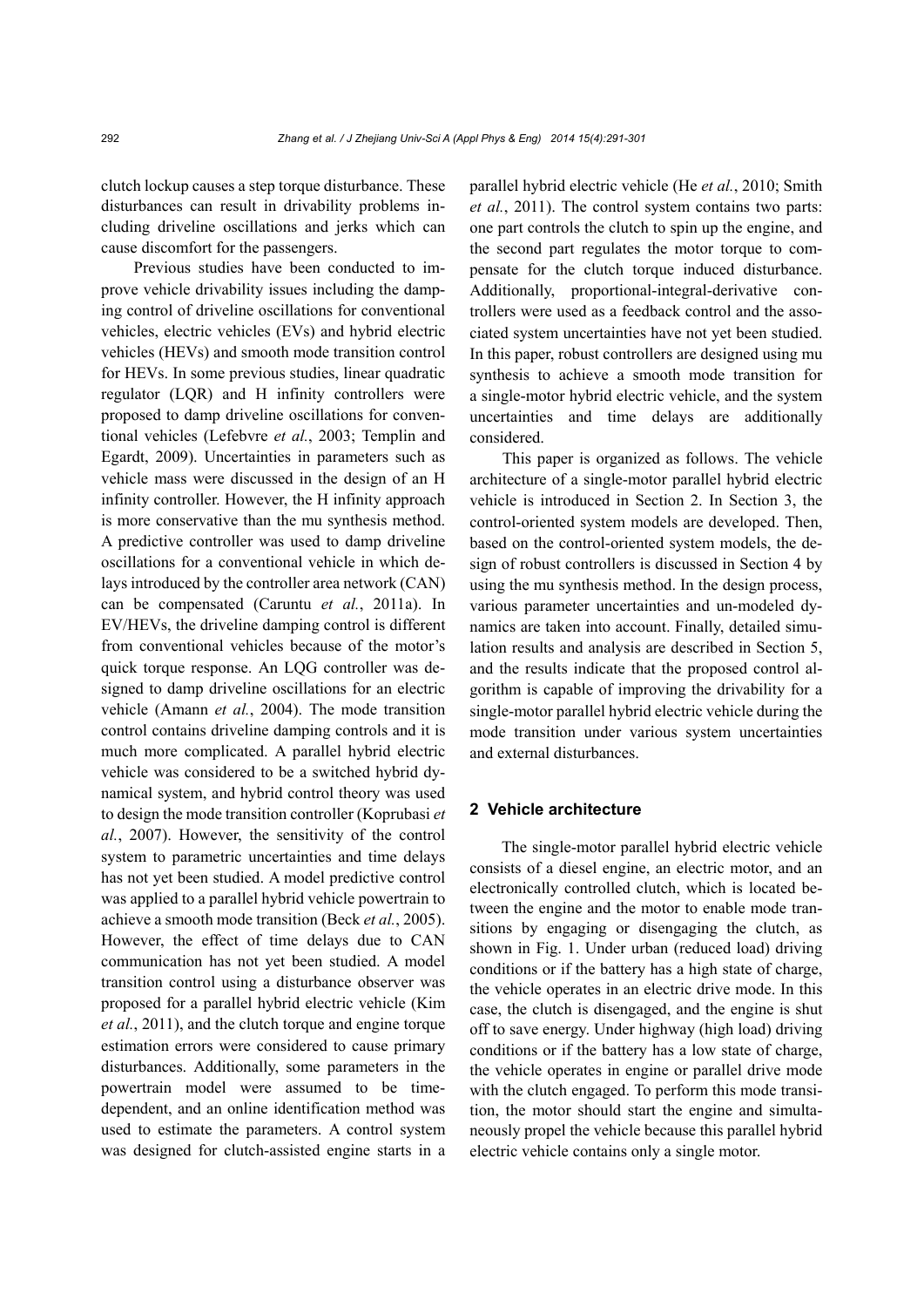

VCU: vehicle control unit; TCU: transmission control unit<br>EMS: engine management system; MCU: motor control unit<br>BMS: battery management system; CCU: clutch control unit

**Fig. 1 Architecture of the single-motor parallel hybrid electric vehicle** 

# **3****System modeling**

To develop the proposed control algorithm to improve drivability, an accurate and control-oriented system model is required. The model structure is shown in Fig. 2.

Based on the model structure, the equations of a dynamic system can be derived as follows.

1. Disengaged and slipping mode

$$
\begin{cases}\nJ_1 \dot{\omega}_1 = -b_1 \omega_1 + T_e + T_e, \\
J_2 \dot{\omega}_2 = -b_2 \omega_2 + T_m - T_e - \frac{1}{r} T_s, \\
J_3 \dot{\omega}_3 = -b_3 \omega_3 + T_s - T_l,\n\end{cases} (1)
$$

where  $J_1$  is the engine inertia,  $J_2$  is the combined inertia of the motor and transmission at the motor shaft, and  $J_3$  is the combined inertia of the wheels and the effective vehicle inertia acting on the wheels. *ω*<sup>1</sup> is the engine shaft speed,  $\omega_2$  is the motor shaft speed, and  $\omega_3$  is the wheel angular speed.  $b_1$ ,  $b_2$ , and  $b_3$  are damping coefficients for the axles.  $T_e$  is the engine torque,  $T_c$  is the clutch torque,  $T_m$  is the motor torque,  $T_s$  is the half-shaft torque, and  $T_1$  is the load torque. *r* is the gear ratio.

2. Engaged mode

$$
\begin{cases} (J_1 + J_2)\dot{\omega}_2 = -(b_1 + b_2)\omega_2 + T_e + T_m - \frac{1}{r}T_s, \\ J_3\dot{\omega}_3 = -b_3\omega_3 + T_s - T_1. \end{cases}
$$
 (2)

3. Half-shaft torque model

$$
\begin{cases}\nT_s = k_s \theta_s + b_s \dot{\theta}_s, \\
\dot{\theta}_s = \frac{\omega_2}{r} - \omega_3,\n\end{cases}
$$
\n(3)

where  $k<sub>s</sub>$  is the equivalent stiffness of the entire haft shaft/assembly,  $b_s$  is the equivalent damping coefficient of the tires and the bearings, and  $\theta_s$  is the torsional angle of the shaft.



**Fig. 2 Structure of the single-motor parallel hybrid electric vehicle model** 

4. CAN delay model

As mentioned above, the CAN communication will introduce time delays to the system. These time delays are not constant and will change according to the CAN bus load. Based on the robust control design methodology, the time delays in the control system in this study are all treated as system uncertainties. First, the upper bound of the time delay should be determined. The following equation can be used to determine the upper bound of the time delay induced by the CAN communication (Herpel *et al.*, 2009; Caruntu *et al*., 2011b).

$$
\tau_{\text{large},j} \le \frac{(j+2)l}{R_{\text{CAN}} - \sum_{i=0}^{j-1} (l/c_i)},\tag{4}
$$

where *j* is the priority of the node for which the upper bound is calculated, *l* denotes the maximum frame length,  $R_{\text{CAN}}$  is the rate of the CAN, and  $c_i$  is the cycle length of the *i*th priority message.

After obtaining the upper bound of the time delay, a multiplicative uncertain model can be constructed to represent the time delay, as shown in Eq. (5) and Fig. 3.

$$
e^{-rs} = 1 + W_t \Delta_t, \| \Delta_t \|_{\infty} \le 1,
$$
 (5)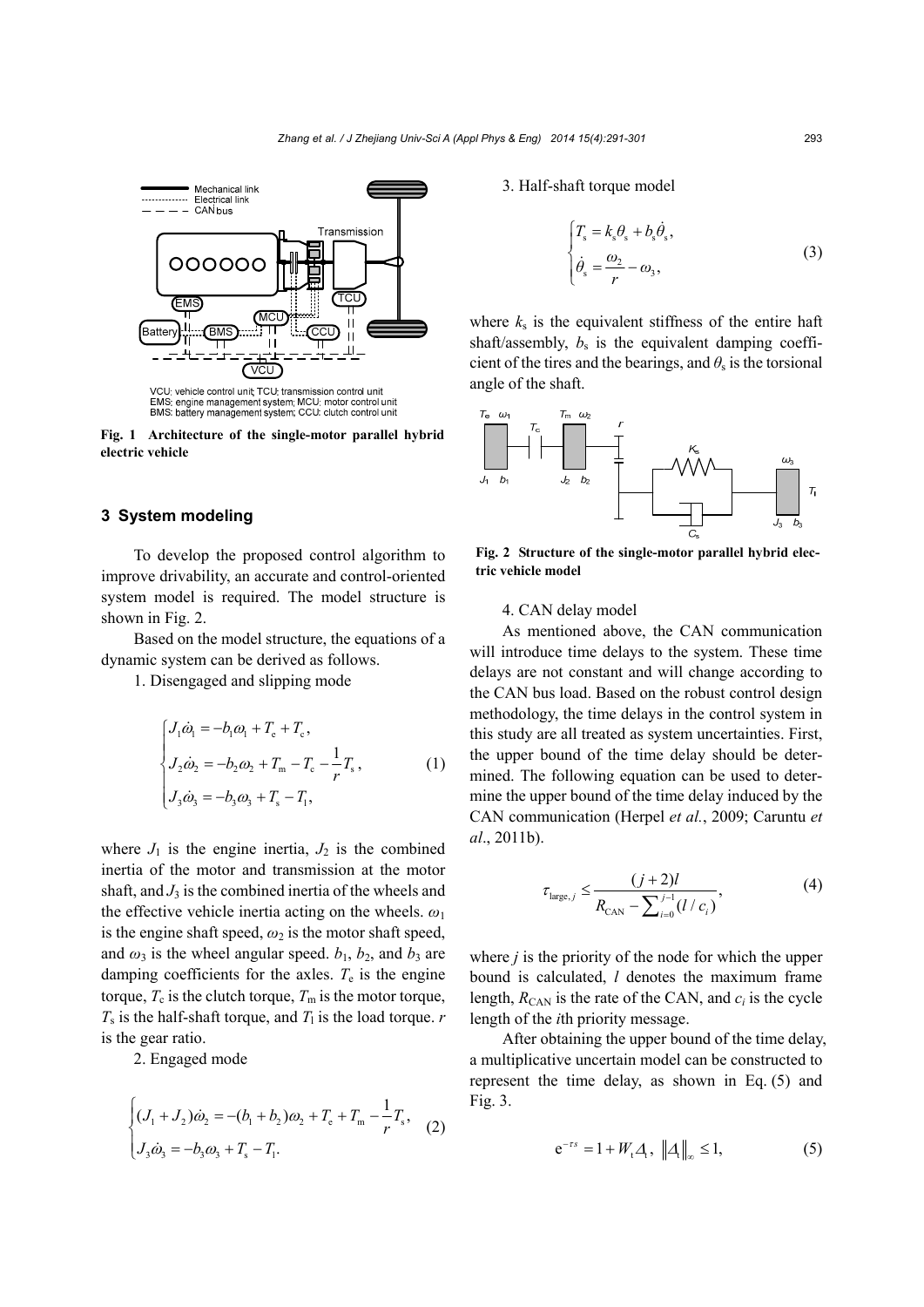where  $W_t$  is the upper bound of  $e^{-rs} - 1$ , and  $\Delta_t$  represents the uncertainty (Fig. 4).



**Fig. 3 Time delay model**



#### **4 Control design**

To achieve smooth transition from electric drive mode to engine/parallel drive mode, two controllers should be designed. The first controller is the engineside controller for engine cranking/starting and speed synchronization. The second controller is the motorside controller for achieving a smooth mode transition with reduced driveline oscillations and jerks under the clutch torque induced disturbance and system uncertainties.

# **4.1 Engine side control**

# 4.1.1 Engine crank/start

The single-motor parallel hybrid electric vehicle contains only a single motor, and consequently, if the vehicle switches from electric drive mode to engine/ parallel drive mode, then the engine should be started with the motor via the clutch. Before the engine reaches a specified speed (approximately 800 r/min), the fuel injection system will not be active, and the engine will not have positive torque output. Because of engine-resistant torque oscillations at low speed, the engine speed feedback control will cause clutch torque oscillations that can be transmitted to the driveline. Furthermore, there is no need for the engine to track a speed reference during this stage. As a result, a feed-forward control is applied by using a constant clutch torque command.

# 4.1.2 Engine speed synchronization

After the engine reaches the specified speed, the fuel injection system activates, and positive torque will be produced. At this time, the speed synchronization stage is active, and the engine speed should be synchronized with the motor speed by using a clutch torque and engine torque. The clutch torque control is still feed-forward. According to the system model, the clutch torque is the disturbance for the engine torque. Therefore, the engine torque control contains two parts as shown in Fig. 5: one part is the feed-forward engine torque control which is used to compensate the clutch torque by using the estimated clutch torque, and the other part is the robust feedback controller  $K_e$  that will be described in the following section. By using a feed-forward engine torque control with the estimated clutch torque, some of the anticipated clutch torque can be compensated. However, because of the clutch torque estimation error and transient effects, the disturbance cannot be completely compensated. Therefore, there is a residual disturbance  $T_{\text{cd}}$  in the control system after the feed-forward control as shown in Fig. 6.



**Fig. 5 Control structure for engine side control**

#### 4.1.3 Robust control design

A controller  $K_e$  was designed to track the engine speed reference (the motor speed) with various system uncertainties and disturbances. The interconnected system for robust control design is shown in Fig. 6. The plant was constructed based on the system model. The engine torque dynamic was considered and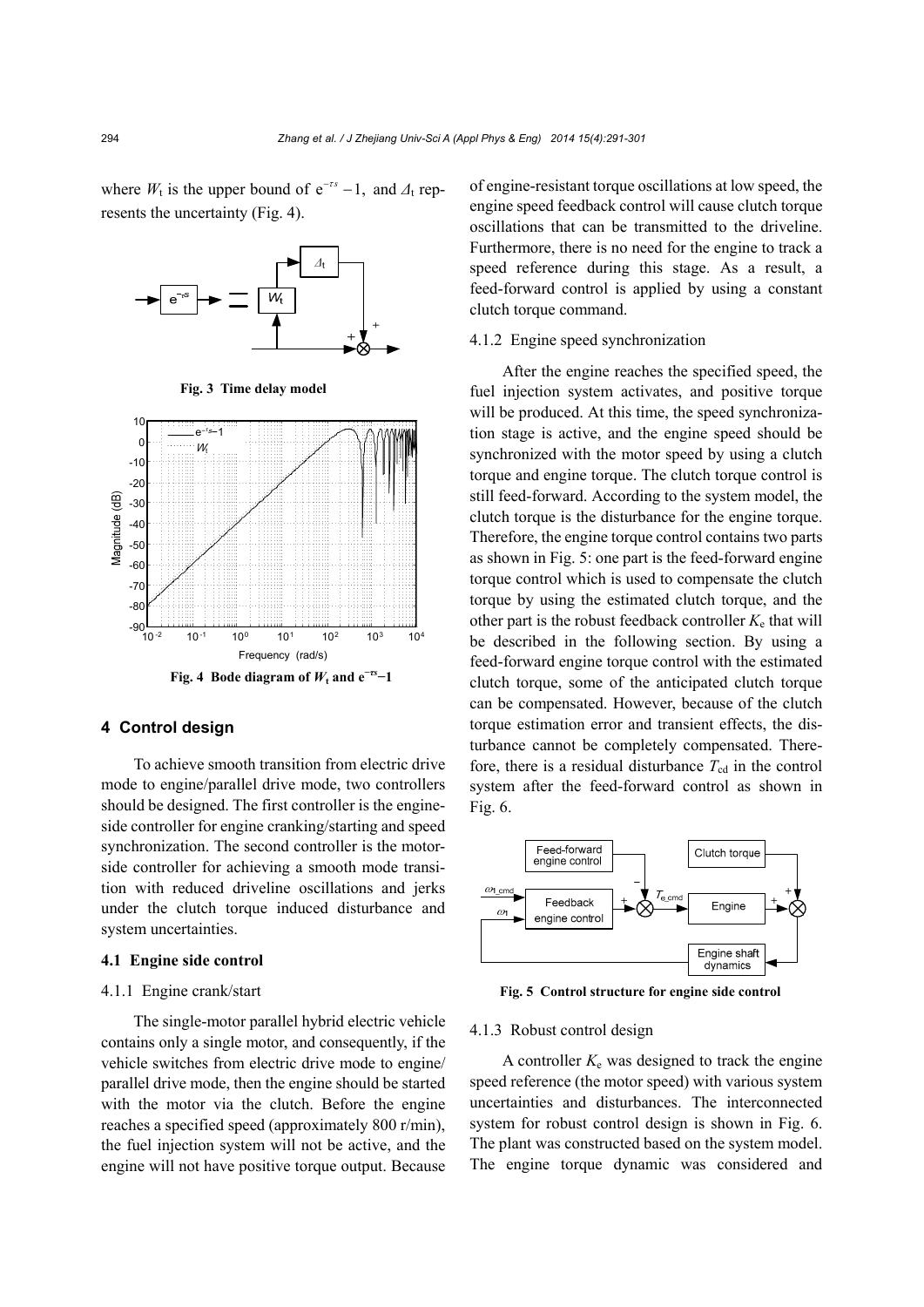modeled as a first-order dynamic as shown in Eq. (6).

$$
G_{\rm e} = \frac{1}{0.1s + 1}.\tag{6}
$$

As described in Section 3, the CAN communicationinduced delay was modeled as a multiplicative uncertainty model, which is given by

$$
G_{\rm dl} = 1 + W_{\rm tl} \Delta_{\rm ll}, \quad \| \Delta_{\rm ll} \|_{\infty} \le 1. \tag{7}
$$

The magnitude and frequency content of the engine speed command is scaled by  $W_{\text{cmd1}}$ 

$$
W_{\text{cmd1}} = \omega_{1\text{max}} \frac{1}{\tau_1 s + 1},\tag{8}
$$

where  $\omega_{1\text{max}}$  is the maximum engine speed command.

For adequate engine speed tracking, the closed-loop system is required to respond like a well-damped second-order system *G*<sub>ideal1</sub>, which is constructed as

$$
G_{\text{ideal1}} = \frac{\omega_{\text{nl}}^2}{s^2 + 2\zeta_1 \omega_{\text{nl}} s + \omega_{\text{nl}}^2},\tag{9}
$$

where  $\omega_{n1}$  is the desired natural frequency and  $\zeta_1$  is the desired damping ratio.

The magnitude of the clutch torque estimation error-induced disturbance and engine speed measurement noise are scaled by  $W_{\text{cd}}$  and  $W_{\text{nl}}$ , respectively.  $T_{\text{cd max}}$  is the maximum disturbance torque, and  $n_{1max}$  is the maximum measurement noise.

$$
\begin{cases} W_{\text{cd}} = T_{\text{cd\_max}}, \\ W_{\text{n1}} = n_{\text{1max}}. \end{cases}
$$
 (10)

The performance weighting function  $W_{p1}$  is constructed as

$$
W_{\rm pl} = \frac{1}{e_{\rm lmax}},\tag{11}
$$

where  $e_{1\text{max}}$  is the maximum engine speed tracking error.

 $W_{\text{act1}}$  which is used to limit the maximum feedback control magnitude is constructed as

$$
W_{\text{act1}} = \frac{1}{u_{1\text{max}}},\tag{12}
$$

where  $u_{1\text{max}}$  is the maximum feedback control magnitude.

The diagram in Fig. 6 can also be represented by using linear fraction transform (LFT) (Skogestad and Postlethwaite, 2001) as shown in Fig. 7. The interconnected system has three inputs,  $T_{\text{cd}}$ ,  $\omega_1$ <sub>cmd</sub>,  $n_1$ , and two outputs,  $z_1$ ,  $z_2$ , where  $z_1$  represents the weighted engine speed tracking error, and  $z_2$  represents the weighted feedback control effort. The controller  $K_e$ has two inputs: the engine speed command  $y_1$  and the measured engine speed *y*2. Based on the mu synthesis method, the controller  $K_e$  can be obtained by using a D-K iteration (Balas *et al.*, 2001) to calculate the minimized structured singular value  $\mu_1$  as shown in Eq. (13).  $F_L(M_1, K_e)$  is the lower LFT of the engine side control system.

$$
\mu_{\rm l} = \min_{K_{\rm e}} \max_{\omega} \mu_{A_{\rm el}}(F_{\rm L}(M_{\rm l}, K_{\rm e})(j\omega)).\tag{13}
$$



**Fig. 6 Interconnected engine side control system for the mu synthesis** 



**Fig. 7 LFT of engine side control system for the mu synthesis**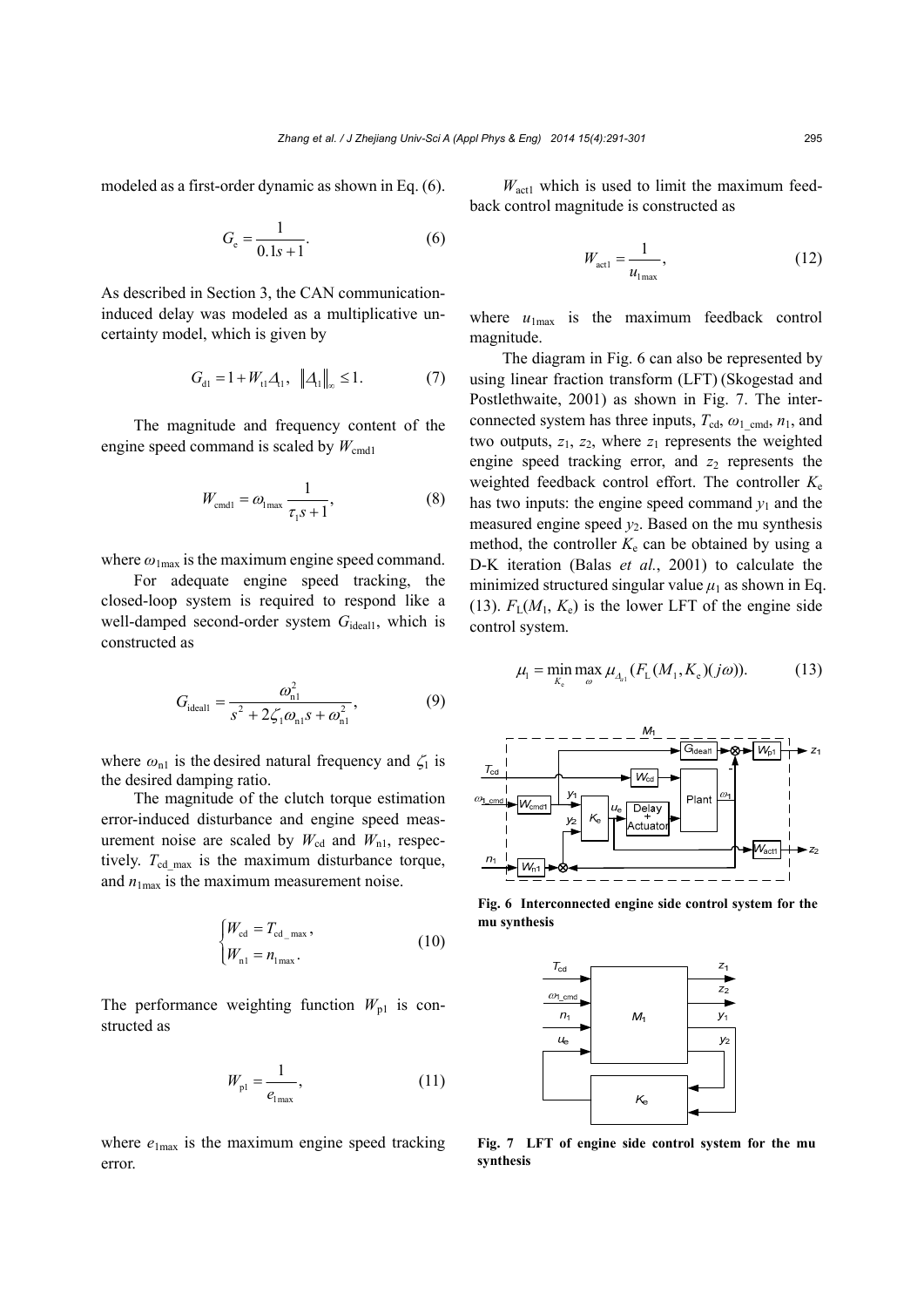#### **4.2 Motor side control**

#### 4.2.1 Control structure

From the engine side control, we observed that during the mode transition from electric drive mode to engine/parallel drive mode, the clutch torque should be used to start the engine, which causes a significant disturbance to the driveline. To achieve a smooth mode transition, two types of control methods can be used. The first control method is the feed-forward control, which is given by

$$
\begin{cases}\nT_{\text{m\_cmd}} = T_{\text{m\_v}} + T_{\text{c\_est}}, \text{ slipping,} \\
T_{\text{m\_cmd}} = T_{\text{m\_v}} - (T_{\text{e\_est}} - J_1 \dot{\omega}_2 - b_1 \omega_2), \text{engaged,} \\
(14)\n\end{cases}
$$

where  $T_{\text{m-cmd}}$  is the motor torque command,  $T_{\text{m-v}}$  is the motor torque used to propel the vehicle, and  $T_{c_{est}}$ and  $T_{e}$ <sub>est</sub> are the estimated clutch torque and the engine torque, respectively. In the slipping mode, the clutch torque causes the disturbance in the motor side control, which is compensated through the feedforward control based on the estimated clutch torque, as shown in Eq. (14). If the clutch is engaged, then the engine torque, engine shaft inertia, and damping effect will be added to the driveline, which should also be compensated through the feed-forward control, as shown in Eq. (14). Because of inaccuracies in the estimation, the disturbances cannot be completely compensated through the feed-forward control, and thus, the driveline oscillations and jerks will remain.

The second control method involves tracking the vehicle speed reference to achieve a smooth mode transition with reduced oscillations and jerks. The vehicle speed reference is obtained based on the assumption that vehicle acceleration is constant during mode transition. According to the system model, the clutch torque and load torque are two disturbances in the motor control. Therefore, the second type of control contains two parts as shown in Fig. 8: one part is the feed-forward motor torque control which is used to compensate for the clutch torque and load torque by using the estimated clutch torque and load torque, and the second part is the feedback controller that will be described in the following section.



**Fig. 8 Control structure for motor side control**

The equation for the motor torque controller for vehicle speed tracking can be derived as follows:

$$
\begin{cases}\nT_{\text{m\_cmd}} = T_{\text{m\_Kml}} + T_{\text{c\_est}} + rT_{\text{1\_est}}, \text{ slipping,} \\
T_{\text{m\_cmd}} = T_{\text{m\_Km2}} - T_{\text{e\_est}} + rT_{\text{1\_est}}, \text{ engaged,}\n\end{cases}
$$
\n(15)

where  $T_{\text{m}}$ <sub>Km1</sub> and  $T_{\text{m}}$ <sub>Km2</sub> are the feedback motor torque controls for the slipping and engaged modes, respectively, which can be obtained from the robust controllers  $K_{m1}$  and  $K_{m2}$  that will be described in the following section.  $T_c$  est is the estimated clutch torque, and  $T_1$ <sub>est</sub> is the estimated load torque. By using a feed-forward control with the estimated clutch torque and load torque, some of the anticipated clutch torque and load torque can be compensated. However, because of the clutch torque estimation error, load model inaccuracy, and transient effects, these two disturbances cannot be completely compensated. Therefore, there are two residual disturbances  $T_{\text{cd}}$  and  $T_{\text{ld}}$  in the control system, as shown in Fig. 9.

#### 4.2.2 Robust control design

The design process for  $K_{m1}$  and  $K_{m2}$  is the same. The design process for  $K_{m1}$  is described as follows. The controller  $K_{m1}$  is used to track the vehicle speed with lower oscillations and jerks in the slipping mode. The interconnected system for robust control design is shown in Fig. 9. The plant is constructed based on the system model in which some parameter uncertainties are considered.

$$
\begin{cases}\nJ_3 = J_{30} (1 + 0.2 \delta_{J3}), \\
k_s = k_{s0} (1 + 0.1 \delta_{ks}), \\
b_s = b_{s0} (1 + 0.1 \delta_{bs}),\n\end{cases}
$$
\n(16)

where the inertia  $J_3$  varies according to the vehicle mass.  $J_{30}$ ,  $k_{s0}$ , and  $b_{s0}$  are nominal values for  $J_3$ ,  $k_s$ , and  $b_s$ , respectively.  $\delta_{13}$ ,  $\delta_{ks}$ , and  $\delta_{bs}$  are uncertain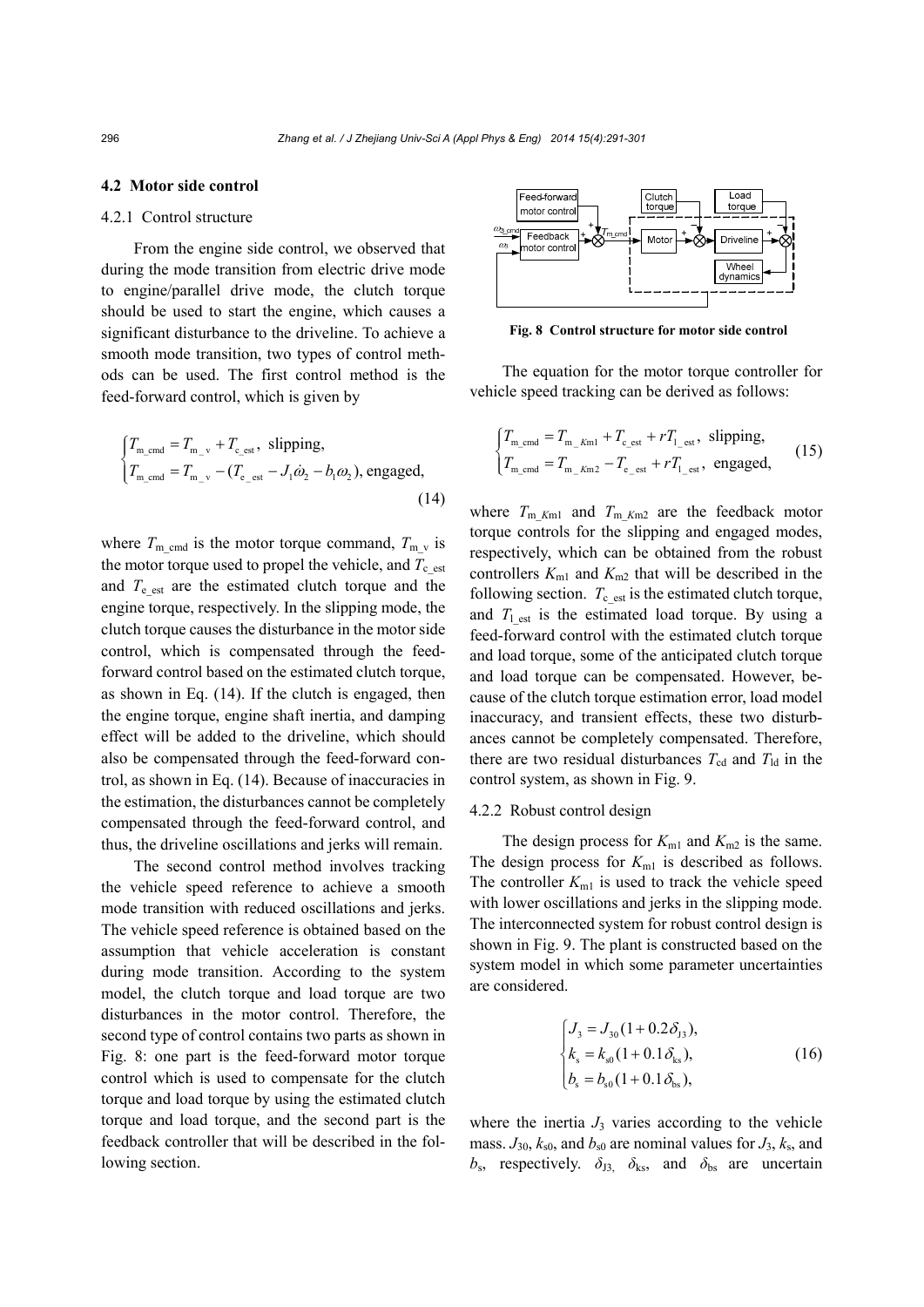variables which are real and satisfy the normalized bound,

$$
-1 \le \delta_{J3}, \delta_{ks}, \delta_{bs} \le 1. \tag{17}
$$

The motor torque dynamic is modeled as a first-order transfer function, which is given by

$$
G_{\rm m} = \frac{1}{0.01s + 1} \,. \tag{18}
$$

The CAN communication-induced delay is modeled as a multiplicative uncertainty model.

$$
G_{d2} = 1 + W_{t2} A_2, \|A_2\|_{\infty} \le 1.
$$
 (19)

The magnitude and frequency content of the vehicle speed command is scaled by  $W_{\text{cmd2}}$ 

$$
W_{\text{cmd2}} = \omega_{3\,\text{max}} \, \frac{1}{\tau_2 s + 1},\tag{20}
$$

where  $\omega_{3max}$  is the maximum vehicle speed command.

For an adequate vehicle speed tracking response, the closed-loop system is required to respond like a well-damped second-order system G<sub>ideal2</sub>, which is constructed as

$$
G_{\text{ideal2}} = \frac{\omega_{\text{n2}}^2}{s^2 + 2\zeta_2 \omega_{\text{n2}} s + \omega_{\text{n2}}^2},\tag{21}
$$

where  $\omega_{n2}$  is the desired natural frequency and  $\zeta_2$  is the desired damping ratio.

The magnitude of the clutch torque estimation error-induced disturbance, the load torque estimation error-induced disturbance, and the measurement noise are scaled by  $W_{\text{cd}}$ ,  $W_{\text{ld}}$ , and  $W_{\text{n2}}$ , respectively.

$$
\begin{cases}\nW_{\text{cd}} = T_{\text{cd\_max}}, \nW_{\text{ld}} = T_{\text{ld\_max}}, \nW_{\text{n2}} = n_{2\text{max}}.\n\end{cases}
$$
\n(22)

The performance weighting function  $W_{p2}$  is constructed as

$$
W_{p2} = \frac{1}{e_{2\max}}\,,\tag{23}
$$

which weights the vehicle speed tracking error. Here,  $e_{2\text{max}}$  is the maximum vehicle speed tracking error.

The performance weighting function  $W_{p3}$  is constructed as

$$
W_{p3} = \frac{1}{e_{3\text{max}}},\tag{24}
$$

which penalizes the torsional angular velocity to reduce driveline oscillations. Here,  $e_{3\text{max}}$  is the maximum torsional angular velocity.

 $W_{\text{act2}}$  is used to limit the maximum feedback control magnitude, which is given by

$$
W_{\text{act2}} = 1 / u_{2\text{max}},\tag{25}
$$

where  $u_{2\text{max}}$  is the maximum feedback control magnitude.

The diagram in Fig. 9 can also be represented by using an LFT as shown in Fig. 10. The interconnected system has four inputs,  $T_{\text{cd}}$ ,  $T_{\text{ld}}$ ,  $\omega_{3\text{cmd}}$ ,  $n_2$ , and three outputs,  $z_3$ ,  $z_4$ ,  $z_5$ , where  $z_3$  represents the weighted vehicle speed tracking error, *z*4 represents the weighted torsional angular velocity, and  $z_5$  represents the weighted feedback control effort. The controller  $K_{\text{ml}}$  has two inputs: the vehicle speed command  $y_3$  and the measured vehicle speed  $y_4$ . Based on the mu synthesis method, the controller  $K_{m1}$  can be obtained by using the D-K iteration to calculate the minimized structured singular value  $\mu_2$  as shown in Eq. (26).  $F<sub>L</sub>(M<sub>2</sub>, K<sub>m1</sub>)$  is the lower LFT of motor side control system.

$$
\mu_2 = \min_{K_{\text{ml}}} \max_{\omega} \mu_{A_{\text{u}_2}} (F_{\text{L}}(M_2, K_{\text{ml}})(j\omega)). \tag{26}
$$



**Fig. 9 Interconnected system for the robust control** design of  $K_{m1}$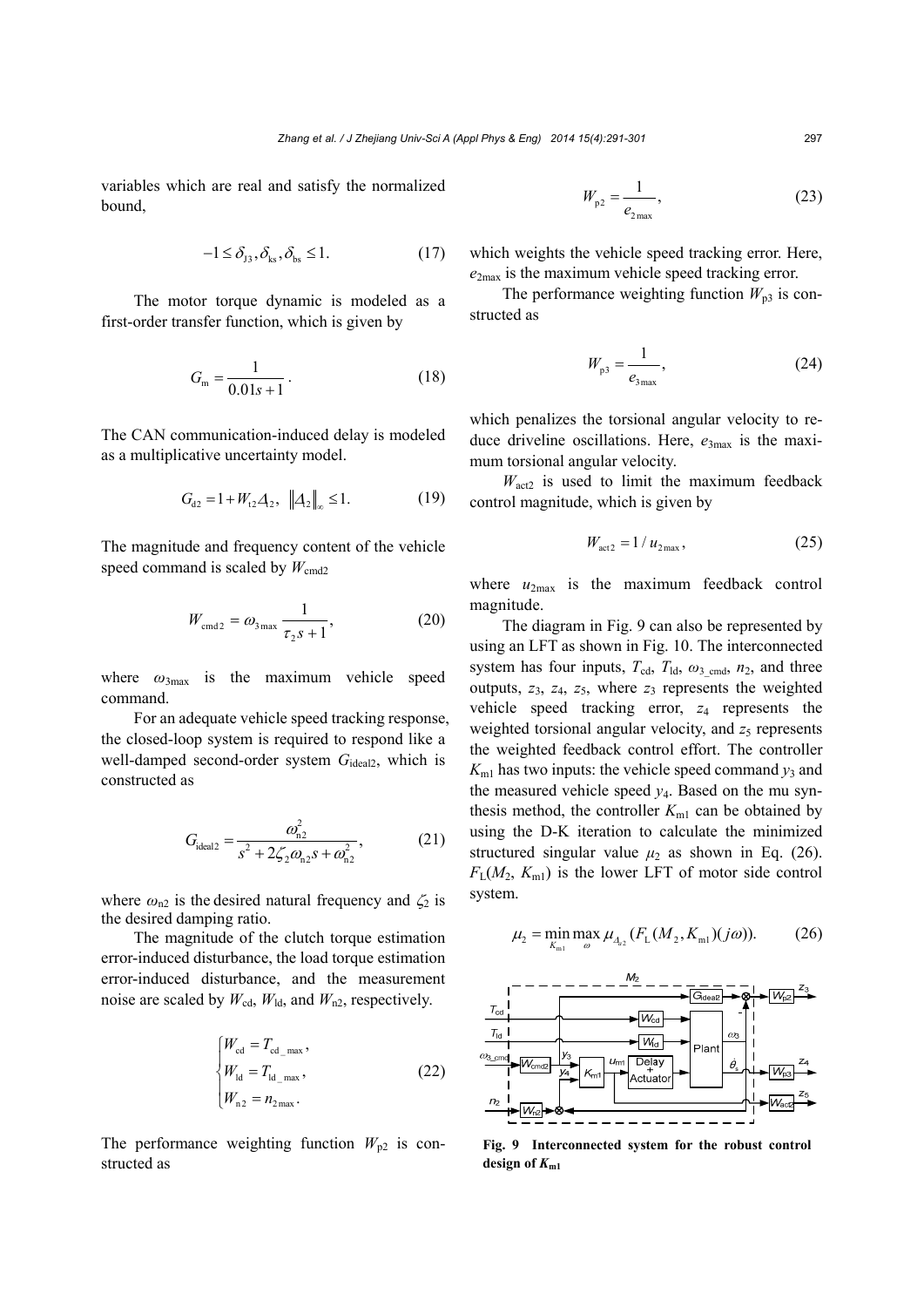

**Fig. 10 LFT of motor side control system for the mu synthesis** 

# **5 Simulation and analysis**

Simulations were conducted to demonstrate the performance of the proposed controllers. The first simulation used the nominal system model to validate the nominal control performance. All of the parameters were set to their nominal values, and the CAN communication delays were neglected. The accuracies of the clutch torque estimation and vehicle load estimation were set at 90%.

The condition for the simulation was a mode transition from electric drive mode to engine drive mode, which included engine cranking/starting, speed synchronization, and clutch lockup. For a mode transition from electric drive mode to engine drive mode, the engine torque will gradually increase to meet the vehicle requirements, and the motor torque will gradually decrease to zero (or negative to cause the motor to work in a generator mode) after the clutch lockup.

As shown in Fig. 11a, the engine started at 8 s with a constant vehicle speed. The clutch lockup occurred at approximately 10.2 s. At the beginning of the mode transition (8 s), the engine started with the clutch torque, which is a disturbance to the driveline. As a result, vehicle acceleration oscillations and jerks were caused. Under the control of the proposed motor side controller, which is composed of a feed-forward compensation and robust vehicle speed tracking control, the acceleration oscillations and jerks quickly dissipated as shown in Fig. 11b. At approximately 10.2 s, because of the clutch lockup, additional vehicle acceleration oscillations and jerks were observed, which also quickly dissipated using the proposed controls.

However, as shown in Fig. 12, the vehicle acceleration oscillations and jerks were relatively large using only a feed-forward motor side control, which was described in Section 4. Additionally, the vehicle acceleration oscillations and jerks remained for an extended period of time after the clutch lockup. This comparison indicates that the proposed controller was able to reduce torque disturbances and damp driveline oscillations/jerks. As the mode transitions from electric drive mode to engine drive mode, the engine torque gradually increases to meet the vehicle requirements, and the motor torque gradually decreases to zero after clutch lockup.

Simulations were performed with various system uncertainties to validate the robustness of the control system. Uncertainty in the parameters (as previously described in the control design section) was taken into account. Additionally, the time-varying CAN communication-induced time delays were implemented



**Fig. 11 Nominal simulation results with proposed engine side control and proposed motor side control**  (a) Motor torque, clutch torque, and engine torque; (b) Engine speed, motor speed, and vehicle jerk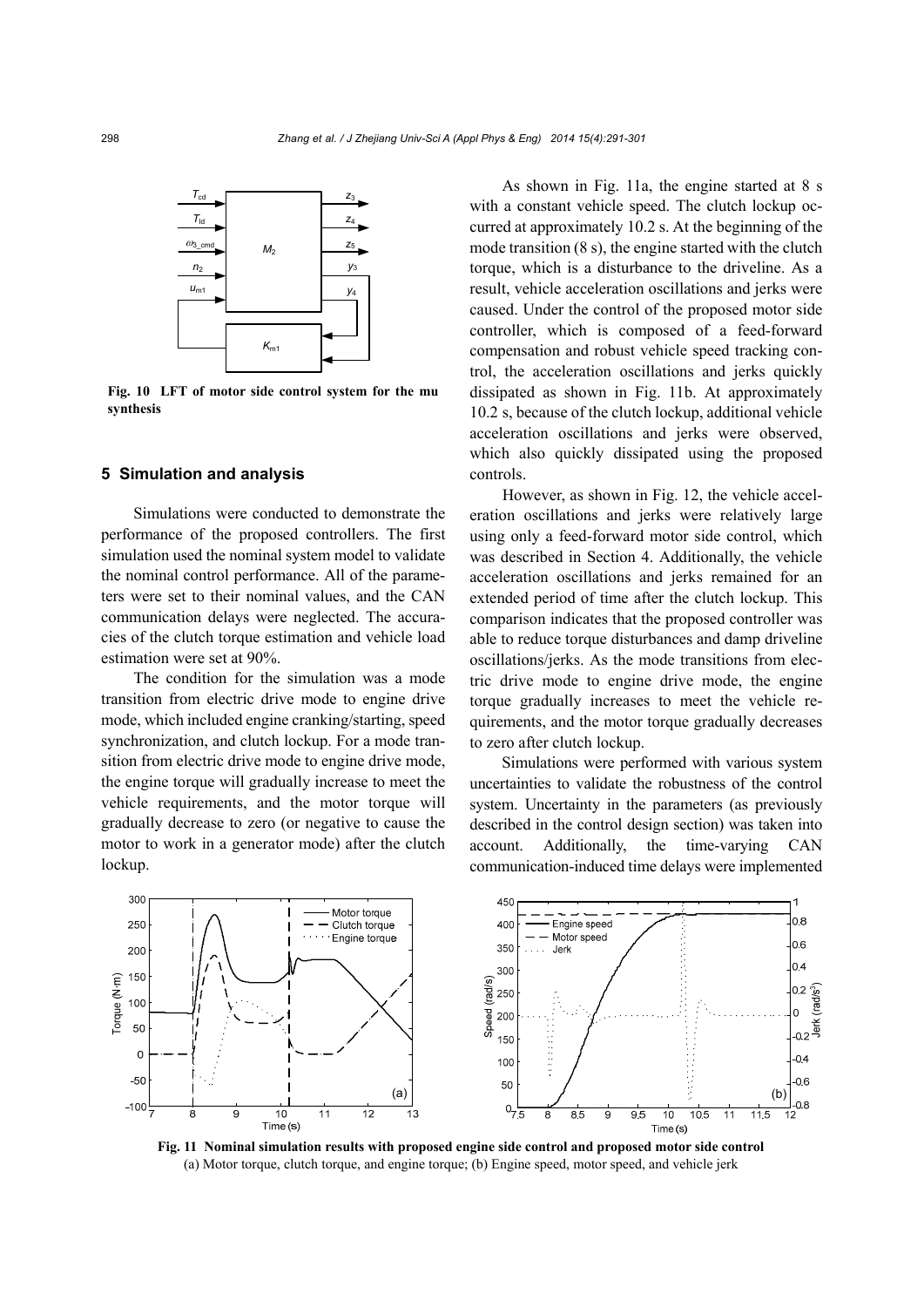by using variable transport delays in the simulations and the instantaneous delays were specified by random numbers whose upper bounds are 10 ms and lower bounds are 5 ms. Results of the simulation where the time delays were time-varying are shown in Fig. 13. The simulation where the time delays were set as constant delays (10 ms) was also conducted and the corresponding results are shown in Fig. 14. As shown



**Fig. 12 Nominal simulation results with proposed engine side control and feed forward motor side control**  (a) Motor torque, clutch torque, and engine torque; (b) Engine speed, motor speed, and vehicle jerk





(a) Motor torque, clutch torque, and engine torque; (b) Engine speed, motor speed, and vehicle jerk



**Fig. 14 Simulation results with system uncertainties using proposed engine side control and proposed motor side control when the time delays are 10 ms** 

(a) Motor torque, clutch torque, and engine torque; (b) Engine speed, motor speed, and vehicle jerk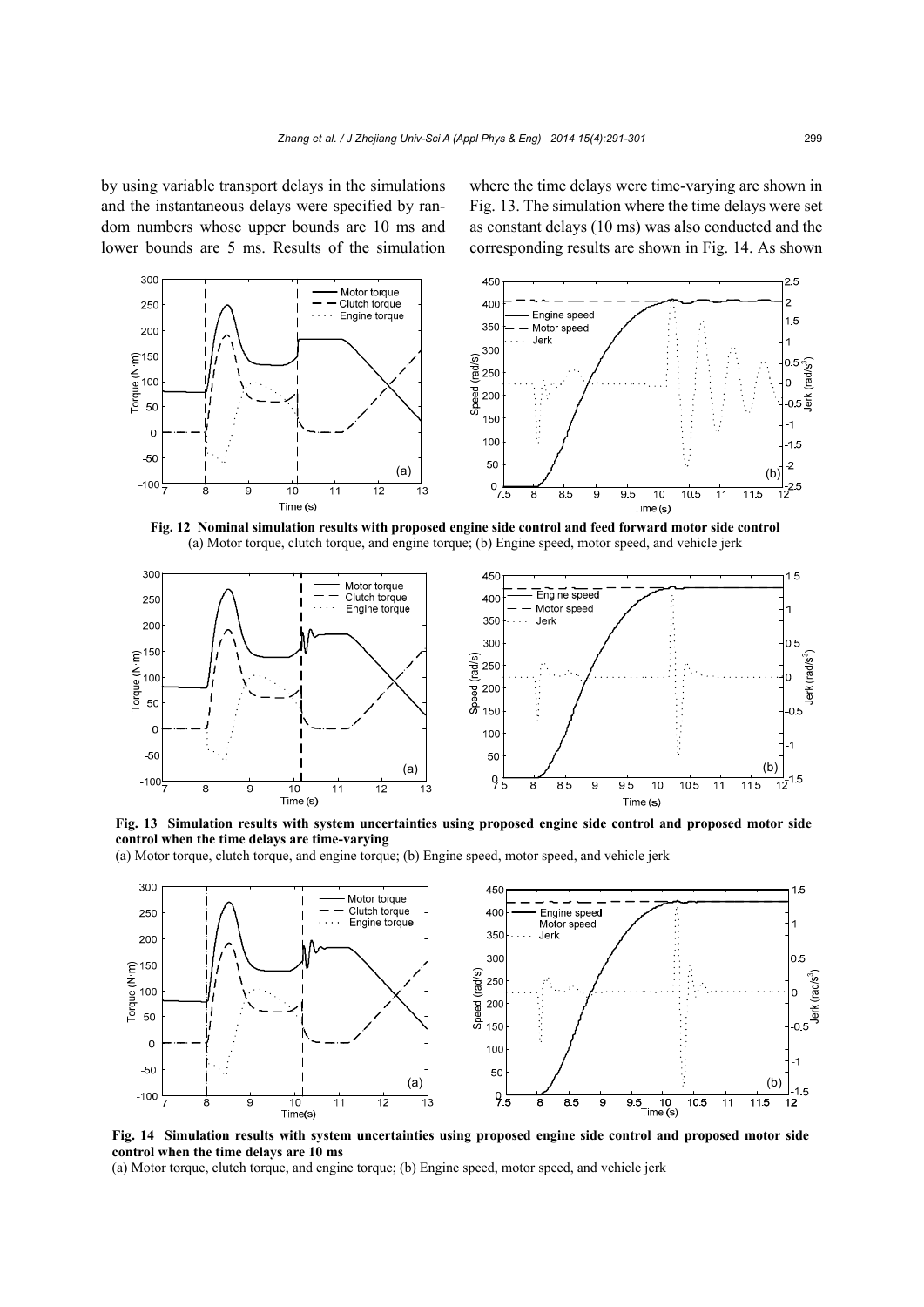in Figs. 13 and 14, vehicle acceleration oscillations and jerks slightly increased but were still within an acceptable range. The control system was robust to parameter uncertainties and time delays. In summary, the results indicate that the proposed controller was able to achieve a smooth mode transition with reduced driveline oscillations and jerks under the clutch torque induced disturbance and system uncertainties.

# **6 Conclusions**

The drivability issues for a single-motor parallel hybrid electric vehicle during mode transition were carefully analyzed and described. Because of the clutch torque-induced disturbance, vehicle drivability can be adversely affected during mode transition. Based on control-oriented system models, suitable controllers that used mu synthesis based robust feedback control and feed-forward controls were designed and had the ability to reduce torque disturbances and damp driveline oscillations/jerks during mode transitions. During the design process of a mu synthesis based robust feedback control, various parameter uncertainties and time delays were considered. The simulations that were performed demonstrated that the proposed controllers could achieve a smooth mode transition under the clutch torque induced disturbance and system uncertainties for a single-motor parallel hybrid electric vehicle. In future works, experimental validation will be conducted.

## **References**

- Amann, N., Bocker, J., Prenner, F., 2004. Active damping of drive train oscillations for an electrically driven vehicle. *Mechatronics, IEEE/ASME Transactions on*, **9**(4):697- 700. [doi:10.1109/TMECH.2004.839036]
- Balas, G.J., Doyle, J.C., Glover, K., *et al*., 2001. Mu-analysis and Synthesis Toolbox User's Guide. The MathWorks Inc.
- Beck, R., Richert, F., Bollig, A., *et al*., 2005. Model predictive control of a parallel hybrid vehicle drivetrain. Proceedings of the 44th IEEE Conference on Decision and Control and European Control Conference CDC-ECC'05, p.2670- 2675. [doi:10.1109/CDC.2005.1582566]
- Caruntu, C.F., Balau, A.E., Lazar, M., *et al*., 2011a. A predictive control solution for driveline oscillations damping. Proceedings of the 14th International Conference on Hybrid Systems: Computation and Control, p.181-190.

[doi:10.1145/1967701.1967728]

- Caruntu, C.F., Lazar, M., Di Cairano, S., *et al*., 2011b. Horizon-1 predictive control of networked controlled vehicle drivetrains. 18th IFAC World Congress, p.3824- 3830. [doi:10.3182/20110828-6-IT-1002.02780]
- Chan, C.C., 2002. The state of the art of electric and hybrid vehicles. *Proceedings of the IEEE*, **90**(2):247-275. [doi:10. 1109/5.989873]
- Ehsani, M., Gao, Y., Emadi, A., 2009. Modern Electric, Hybrid Electric, and Fuel Cell Vehicles: Fundamentals, Method and Design. CRC Press, Boca Raton, FL, p.1-2.
- He, Y., Bucknor, N., Smith, A., *et al*., 2010. Modeling and drivability assessment of a single-motor strong hybrid at engine start. *SAE Technical Paper*, 2010-01-1440. [doi:10. 4271/2010-01-1440]
- Herpel, T., Hielscher, K.S., Klehmet, U., *et al*., 2009. Stochastic and deterministic performance evaluation of automotive CAN communication. *Computer Networks*, **53**(8):1171- 1185. [doi:10.1016/j.comnet.2009.02.008]
- Hong, J., Kim, S., Min, B., 2009. Drivability development based on cosimulation of AMESim vehicle model and Simulink HCU model for parallel hybrid electric vehicle. *SAE Technical Paper*, 2009-01-0725. [doi:10.4271/2009-01 -0725]
- Kim, H., Kim, J., Lee, H., 2011. Mode transition control using disturbance compensation for a parallel hybrid electric vehicle. *Proceedings of the Institution of Mechanical Engineers, Part D: Journal of Automobile Engineering*, **225**(2): 150-166. [doi:10.1243/09544070JAUTO1523]
- Koprubasi, K., Westervelt, E.R., Rizzoni, G., 2007. Toward the systematic design of controllers for smooth hybrid electric vehicle mode changes. Proceedings of the American Control Conference, New York, USA, p.2985-2990. [doi:10. 1109/ACC.2007.4282591]
- Lefebvre, D., Chevrel, P., Richard, S., 2003. An H-infinitybased control design methodology dedicated to the active control of vehicle longitudinal oscillations. *Control Systems Technology, IEEE Transactions on*, **11**(6):948-956. [doi:10.1109/TCST.2003.815552]
- Liang, J.Y., Zhang, J.L., Zhang, X., *et al*., 2013. Energy management strategy for a parallel hybrid electric vehicle equipped with a battery/ultra-capacitor hybrid energy storage system. *Journal of Zhejiang University-SCIENCE A (Applied Physics & Engineering)*, **14**(8):535-553. [doi:10.1631/jzus.A1300068]
- Sheikhi, A., Bahrami, S., Ranjbar, A.M., *et al*., 2013. Strategic charging method for plugged in hybrid electric vehicles in smart grids; a game theoretic approach. *International Journal of Electrical Power & Energy Systems*, **53**:499- 506. [doi:10.1016/j.ijepes.2013.04.025]
- Smith, A., Bucknor, N., Yang, H., *et al*., 2011. Controls development for clutch-assisted engine starts in a parallel hybrid electric vehicle. *SAE Technical Paper*, 2011-01-0870. [doi:10.4271/2011-01-0870]